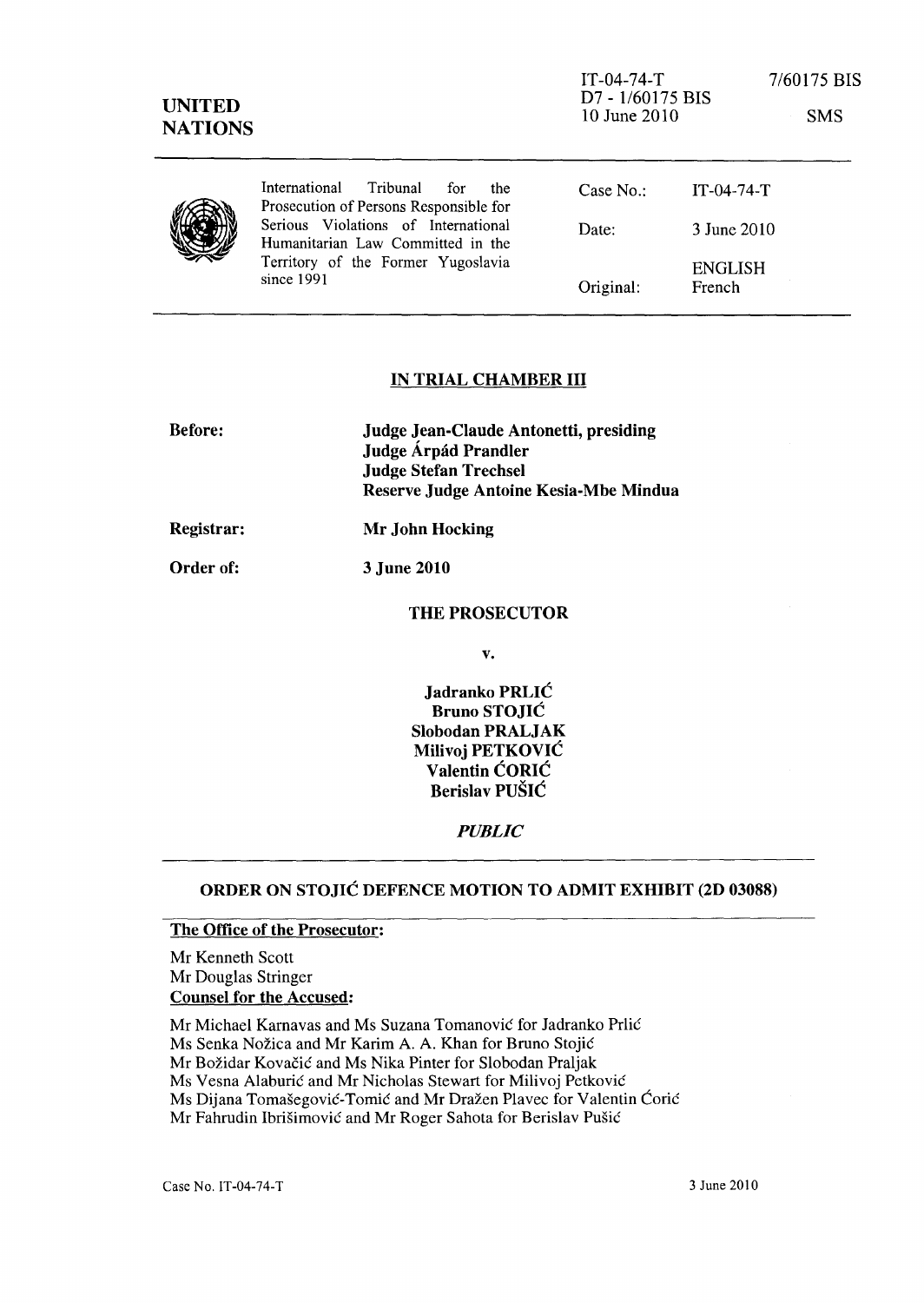**TRIAL CHAMBER III** ("Chamber") of the International Tribunal for the Prosecution of Persons Responsible for Serious Violations of International Humanitarian Law Committed in the Territory of the Former Yugoslavia since 1991 ("Tribunal"),

**SEIZED** of "Bruno Stojic's Motion for the Admission of Exhibit 2D 03088", filed confidentially by Counsel for the Accused Bruno Stojic ("Stojic Defence") on 13 May 2010, to which a confidential annex is attached ("Motion") and in which the Stojic Defence requests admission of document 20 03088, a letter from the Ministry of Justice of the Republic of Croatia dated 27 November 2009 regarding Exhibit 40 00461 admitted into evidence on 13 December 2006 ("Proposed Exhibit"),

**NOTING** "Milivoj Petkovic's Response to Bruno Stojic's Motion for the Admission of Exhibit 2D 03088", filed publicly by Counsel for the Accused Milivoj Petkovic ("Petkovic Defence") on 25 May 2010 and accompanied by public annexes ("Response"), in which the Petkovic Defence asks the Chamber to reject the motion to admit the Proposed Exhibit,

**NOTING** the motion for leave to reply and the reply of the Stojic Defence "Bruno Stojic's Request for Leave to Reply to Milivoj Petkovic's Response to Bruno Stojic's Motion for the Admission of Exhibit 2D 03088 & Bruno Stojic's Reply", filed publicly by the Stojic Defence on 28 May 2010 ("Reply"),

**CONSIDERING,** in support of its Motion, that the Stojic Defence argues that Proposed Exhibit 20 03088 calls into question the authenticity and reliability of Exhibit 4D 00461, $<sup>1</sup>$  that this Proposed Exhibit is relevant and has probative value as it</sup> goes to the authenticity and reliability of Exhibit  $4D 00461<sup>2</sup>$  and that the admission of the Proposed Exhibit is warranted on the basis of the right of the Stojic Defence to a fair trial and the interest of justice, $3$ 

**CONSIDERING** that the Stojic Defence notes in this connection that the Statute of the Tribunal and Rules of Procedure and Evidence ("Rules") favour the admission of

 $<sup>1</sup>$  Motion, paras 1, 4 -10.</sup>

<sup>2</sup> Motion, paras 1, 11-13.

<sup>&</sup>lt;sup>3</sup> Motion, para. 1.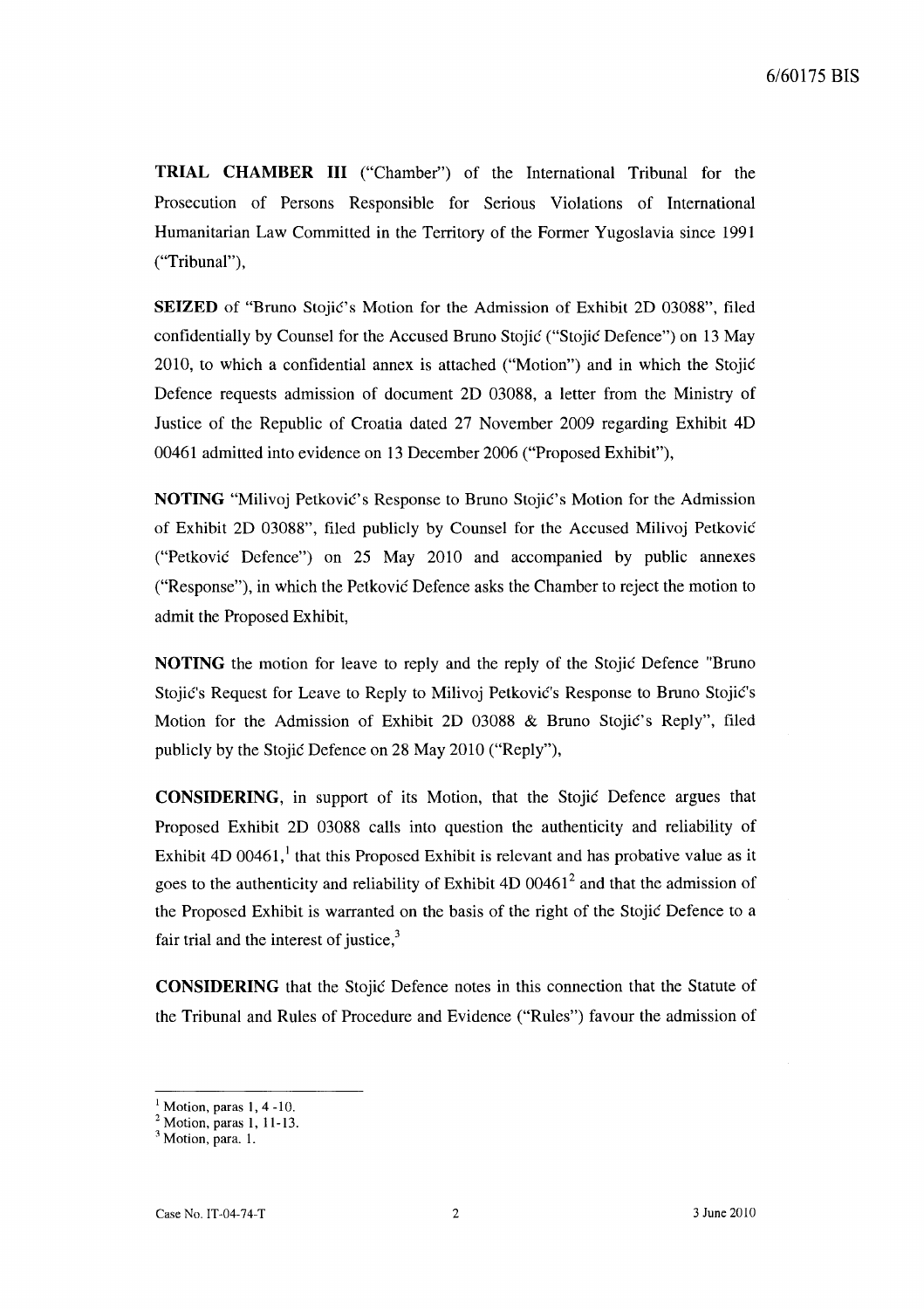Proposed Exhibit 2D 03088 at this stage in the proceedings,<sup>4</sup> and, if necessary, the Proposed Exhibit could be added to its 65 *ter* list of exhibits ("65 *ter* List"),5

**CONSIDERING,** in support of the Response, that the Petkovic Defence raised arguments mainly to reinforce the reliability and authenticity of Exhibit 4D 00461 by arguing 1) that the assertion of the Stojic Defence that Exhibit 4D 00461 was obtained by the Petković Defence from the Croatian military archives is incorrect;  $6$  2) that a document identical to Exhibit 4D 00461 was disclosed by the Office of the Prosecutor ("Prosecution") during the pre-trial phase of the case;<sup>7</sup> 3) that the registration number of the Exhibit 4D 00461 is clear<sup>8</sup> and that it is included in the list of registration numbers of orders signed by Bruno Stojić in  $1993<sup>9</sup>$  and 4) that the use of several typewriters to write a document of this kind is not a fact that undermines the authenticity of the exhibit,  $10$ 

**CONSIDERING,** furthermore, that the Petkovic Defence argues that the Motion is late and that the Stojic Defence did not act with due diligence because, as Exhibit 4D 00461 was admitted in December 2006, it had time to challenge the authenticity and reliability of this document<sup>11</sup> and because it did not request addition of the Proposed Exhibit onto the 65 *ter* List before the close of the Defence case,<sup>12</sup>

**CONSIDERING,** in the Reply, that the Stojic Defence argues that the Response raises issues that require clarification by way of a reply and asks for leave to reply;  $13$ that it subsequently raises arguments in reply and submits chiefly that the Response focuses on the authenticity of Exhibit 4D 00461 while the Motion raises the issue of the admissibility of Proposed Exhibit 2D  $03088$ ;<sup>14</sup> that the admission of the Proposed Exhibit does not affect the exhibit status of 4D 00461 but deals rather with the weight

Response, paras 6-8.

<sup>9</sup> Response, paras 15-16. 10 Response, paras 11-14.

 $<sup>4</sup>$  Motion, para. 14-17.</sup>

<sup>&</sup>lt;sup>5</sup> Motion, para. 18.

<sup>6</sup> Response, paras 4 -5.

Response, paras 9-10.

<sup>&</sup>lt;sup>11</sup> Response, paras 19.

<sup>&</sup>lt;sup>12</sup> Response, para. 20.

<sup>&</sup>lt;sup>13</sup> Reply, para. 1.

<sup>&</sup>lt;sup>14</sup> Reply, para. 2.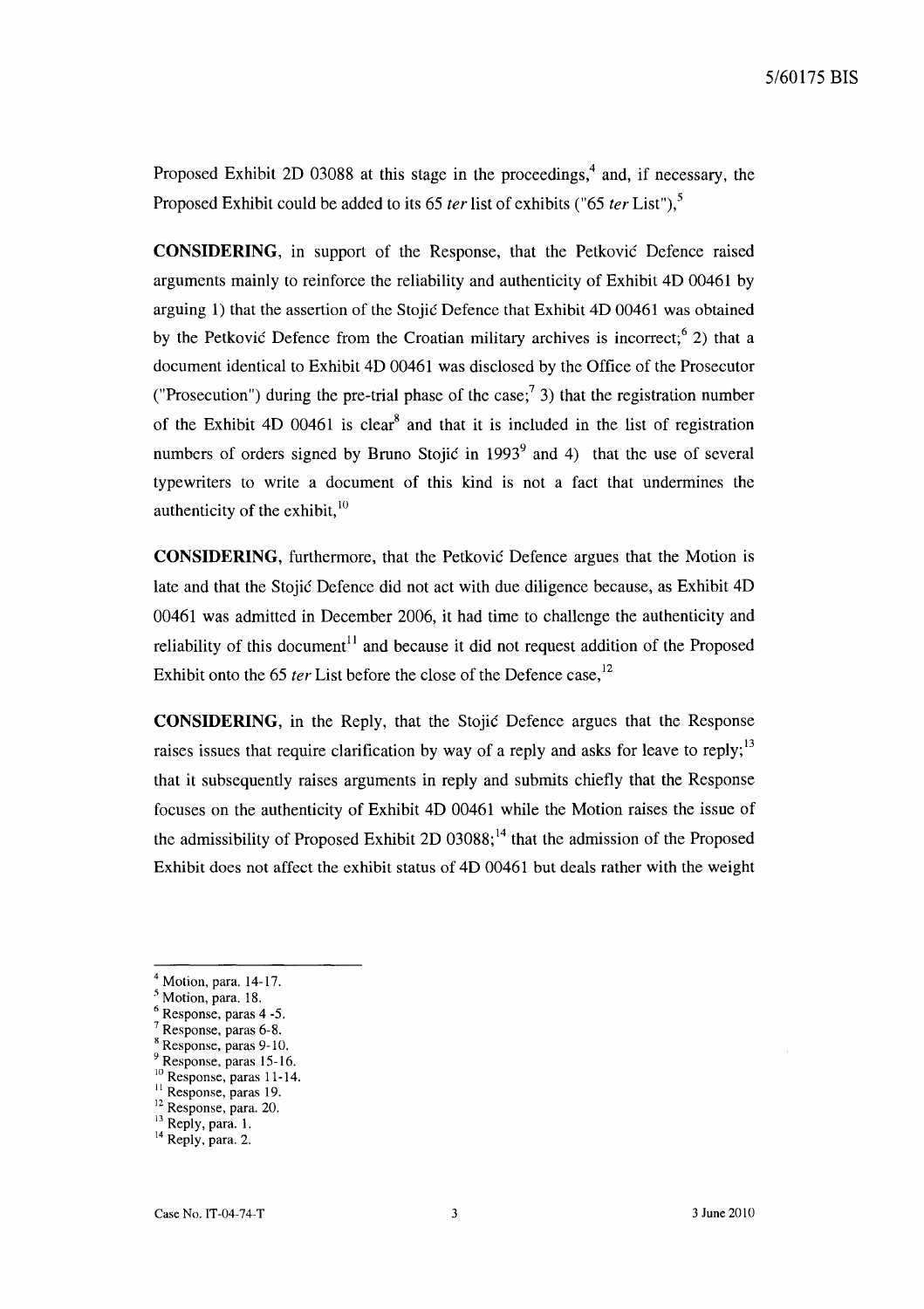and probative value that should be given to it during deliberations;  $15$  that, finally, it responds to the arguments relating to authenticity raised by the Petkovic Defence, <sup>16</sup>

**CONSIDERING,** moreover, that the Stojic Defence submits in the Reply that it raised arguments justifying the late Motion and reiterates that a delay caused by factors external to its case should not endanger the Accused's right to present an effective defence,  $^{17}$ 

**CONSIDERING,** *in limine,* that the Chamber decides to allow the Reply to the Response since the Stojic Defence provides precisions to the arguments it raised in the Motion and substantively replies to the Response,

**CONSIDERING** that the Chamber notes firstly that Exhibit 4D 00461 was used for the first time in court in November 2006, and admitted into evidence in December  $2006$ ;<sup>18</sup> that even if the Stojic Defence argues that it had approached the Croatian archives several times, as stated in the transcript of 19 September  $2007$ ,<sup>19</sup> it had not raised the issue subsequently, including during the presentation of its case; that it was only on 7 September 2009 that the Stojic Defence contacted the Petkovic Defence to obtain information about the authenticity of this document, and on 26 October 2009 that it contacted the Ministry of Justice of the Republic of Croatia to obtain the original version of this exhibit,

**CONSIDERING** that the Chamber notes furthermore that the Stojic Defence had the Proposed Exhibit in its possession since 27 November 2009, and that in no point in time did it notify the Chamber of its intention to introduce this new Proposed Exhibit at a later time by requesting its addition to the 65 *ter* List at that time,

**CONSIDERING,** in that respect, that the Chamber notes that it is only in the present Motion and, moreover, peripherally that the Stojić Defence is requesting the addition of the Proposed Exhibit to its 65 *ter* List; that the Chamber, however, provides no explanation justifying why this request for addition was not filed earlier, as the letter

<sup>&</sup>lt;sup>15</sup> Reply, para. 5.

<sup>&</sup>lt;sup>16</sup> Reply, paras 3-4.

 $17$  Reply, para. 6.

<sup>&</sup>lt;sup>18</sup> Oral Decision of 13 December 2006, transcript in French (" $T(F)$ "), pp. 11614 and 11615.

 $^{19}$  T(F), pp. 22485-22486.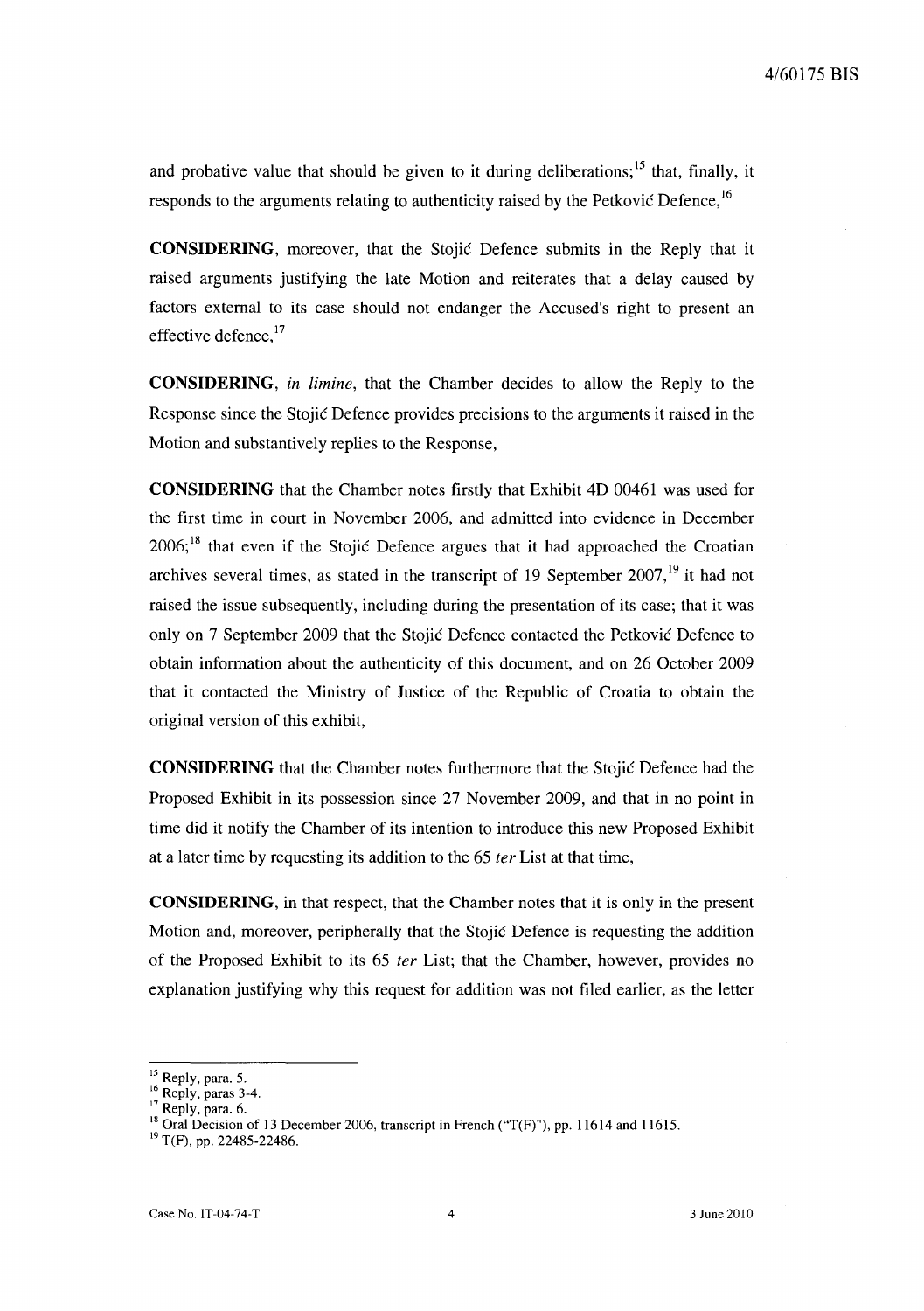from the Ministry of Justice of the Republic of Croatia was received on 27 November 2009,

**CONSIDERING,** furthermore, that the Chamber recalls that the Stojic Defence concluded its case on 28 April 2009; $^{20}$  that the Stojic Defence never reacted to this finding by notifying the Chamber that it had taken steps to collect information regarding 4D 00461 that might be the subject of a subsequent motion for admission; that the possible testimony of Mr Mandic following the end of the presentation of the Stojic Defence case cannot justify the absence of follow-up action by the Stojic Defence and in any case, it cannot justify the absence of a motion for addition to the *65* fer List prior to the present Motion; that even if the Stojic Defence wished to introduce the Proposed Exhibit though Mr Mandic, there was nothing to exempt it from requesting that this Proposed Exhibit be added to the 65 fer List as of 29 November 2009,

**CONSIDERING,** consequently, that the Chamber deems that the Stojic Defence did not show due diligence by producing a motion for admission at this late stage in the proceedings; that under these conditions, the Motion is too late and it decides to reject the Motion.

# **FOR THE FOREGOING REASONS,**

**PURSUANT TO** Rules 54, 65 fer, 89 and 126 his of the Rules,

**ALLOWS** the Reply, **AND** 

**REJECTS** the Motion.

#### **The Presiding Judge attaches a separate concurring opinion to this decision.**

 $20$  Oral Decision of 20 April 2009, T(F), pp. 38866-38867; hearing of 28 April 2009, T(F), pp. 39444 and 39445. *See* also "Order Regarding the Closure of the Presentation of the Defence Cases", public, 17 May 2010, p. 2.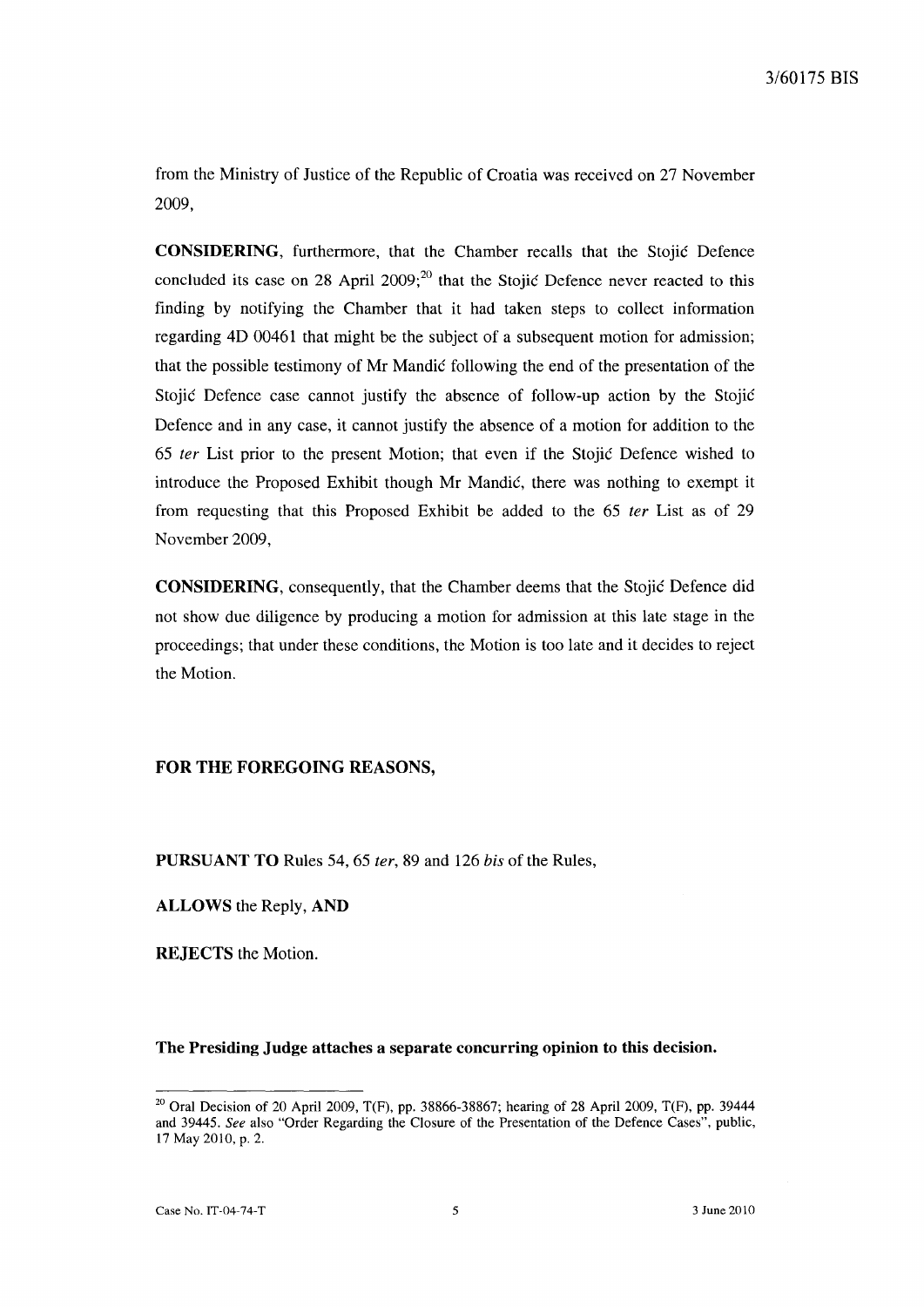Done in English and in French, the French version being authoritative.

/signed/

Jean-Claude Antonetti

Presiding Judge

Done this third day of June 2010

At The Hague

The Netherlands

**[Seal of the Tribunal]**